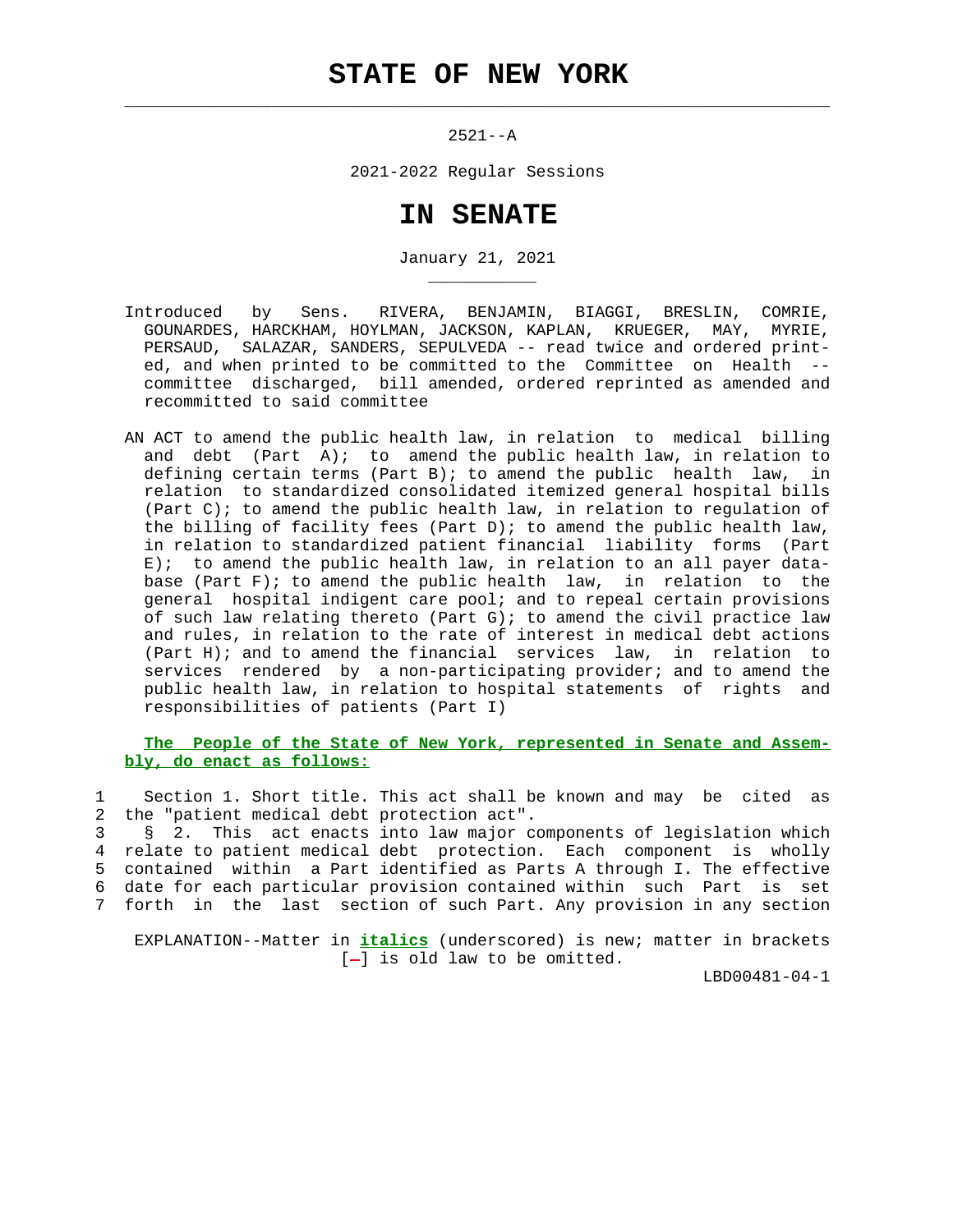1 contained within a Part, including the effective date of the Part, which 2 makes reference to a section "of this act", when used in connection with 3 that particular component, shall be deemed to mean and refer to the 4 corresponding section of the Part in which it is found. Section four of 5 this act sets forth the general effective date of this act.

| 6           | PART A                                                                                                                                                                   |  |  |  |  |  |
|-------------|--------------------------------------------------------------------------------------------------------------------------------------------------------------------------|--|--|--|--|--|
| 7<br>8<br>9 | Section 1. Sections 2800 through 2827 of article 28 of the public<br>health law are designated title 1, and a new title 2 is added to article<br>28, to read as follows: |  |  |  |  |  |
| 10          | TITLE <sub>2</sub>                                                                                                                                                       |  |  |  |  |  |
| 11          | MEDICAL BILLING AND DEBT                                                                                                                                                 |  |  |  |  |  |
| 12          | § 2. This act shall take effect immediately.                                                                                                                             |  |  |  |  |  |
| 13          | PART B                                                                                                                                                                   |  |  |  |  |  |
| 14          | Section 1. Title 2 of article 28 of the public health law is amended                                                                                                     |  |  |  |  |  |
| 15          | by adding a new section 2830 to read as follows:                                                                                                                         |  |  |  |  |  |
| 16          | § 2830. Definitions. As used in this title, the following terms shall                                                                                                    |  |  |  |  |  |
| 17          | have the following meanings, unless the context clearly requires other-                                                                                                  |  |  |  |  |  |
| 18          | wise:                                                                                                                                                                    |  |  |  |  |  |
| 19          | 1. "Affiliated provider" means a provider that is: (a) employed by a                                                                                                     |  |  |  |  |  |
| 20          | hospital or health system, (b) under a professional services agreement                                                                                                   |  |  |  |  |  |
| 21          | with a hospital or health system, or (c) a clinical faculty member of a                                                                                                  |  |  |  |  |  |
| 22          | medical school or other school that trains individuals to be providers                                                                                                   |  |  |  |  |  |
| 23          | that is affiliated with a hospital or health system.                                                                                                                     |  |  |  |  |  |
| 24          | 2. "Campus" means: (a) the physical area immediately adjacent to a                                                                                                       |  |  |  |  |  |
| 25          | hospital's main buildings and other areas and structures that are not                                                                                                    |  |  |  |  |  |
| 26          | strictly contiguous to the main buildings but are located within two                                                                                                     |  |  |  |  |  |
| 27          | hundred fifty yards of the main buildings, or (b) any other area that                                                                                                    |  |  |  |  |  |
| 28          | has been determined on an individual case basis by the Centers for Medi-                                                                                                 |  |  |  |  |  |
| 29          | care and Medicaid Services to be part of a hospital's campus.                                                                                                            |  |  |  |  |  |
| 30          | 3. "Facility fee" means any fee charged or billed by a hospital or                                                                                                       |  |  |  |  |  |
| 31          | health system for inpatient or outpatient hospital services provided in                                                                                                  |  |  |  |  |  |
| 32          | a hospital-based facility that is: (a) intended to compensate the hospi-                                                                                                 |  |  |  |  |  |
| 33          | tal or health system for the operational expenses of the hospital or                                                                                                     |  |  |  |  |  |
| 34          | health system, and (b) separate and distinct from a fee for patient-spe-                                                                                                 |  |  |  |  |  |
| 35<br>36    | cific services, supplies and drugs; "facility fee" shall not include any                                                                                                 |  |  |  |  |  |
| 37          | fee charged or billed by a residential health care facility.<br>"Health system" means a group of one or more hospitals and provid-                                       |  |  |  |  |  |
| 38          | ers affiliated through ownership, governance, membership or other means.                                                                                                 |  |  |  |  |  |
| 39          | 5. "Hospital-based facility" means a facility that is owned or oper-                                                                                                     |  |  |  |  |  |
| 40          | ated, in whole or in part, by a hospital or health system where hospital                                                                                                 |  |  |  |  |  |
| 41          | or professional health care services, supplies or drugs are provided.                                                                                                    |  |  |  |  |  |
| 42          | "Fee" means any fee charged or billed by a provider for profes-<br>6.                                                                                                    |  |  |  |  |  |
| 43          | sional health care services provided in a hospital-based facility.                                                                                                       |  |  |  |  |  |
| 44          | 7. "Provider" means an individual or entity, whether for profit or                                                                                                       |  |  |  |  |  |
| 45          | nonprofit, whose primary purpose is to provide professional health care                                                                                                  |  |  |  |  |  |
| 46          | services.                                                                                                                                                                |  |  |  |  |  |
| 47          | § 2. This act shall take effect immediately.                                                                                                                             |  |  |  |  |  |
| 48          | PART C                                                                                                                                                                   |  |  |  |  |  |

 49 Section 1. Title 2 of article 28 of the public health law is amended 50 by adding a new section 2831 to read as follows: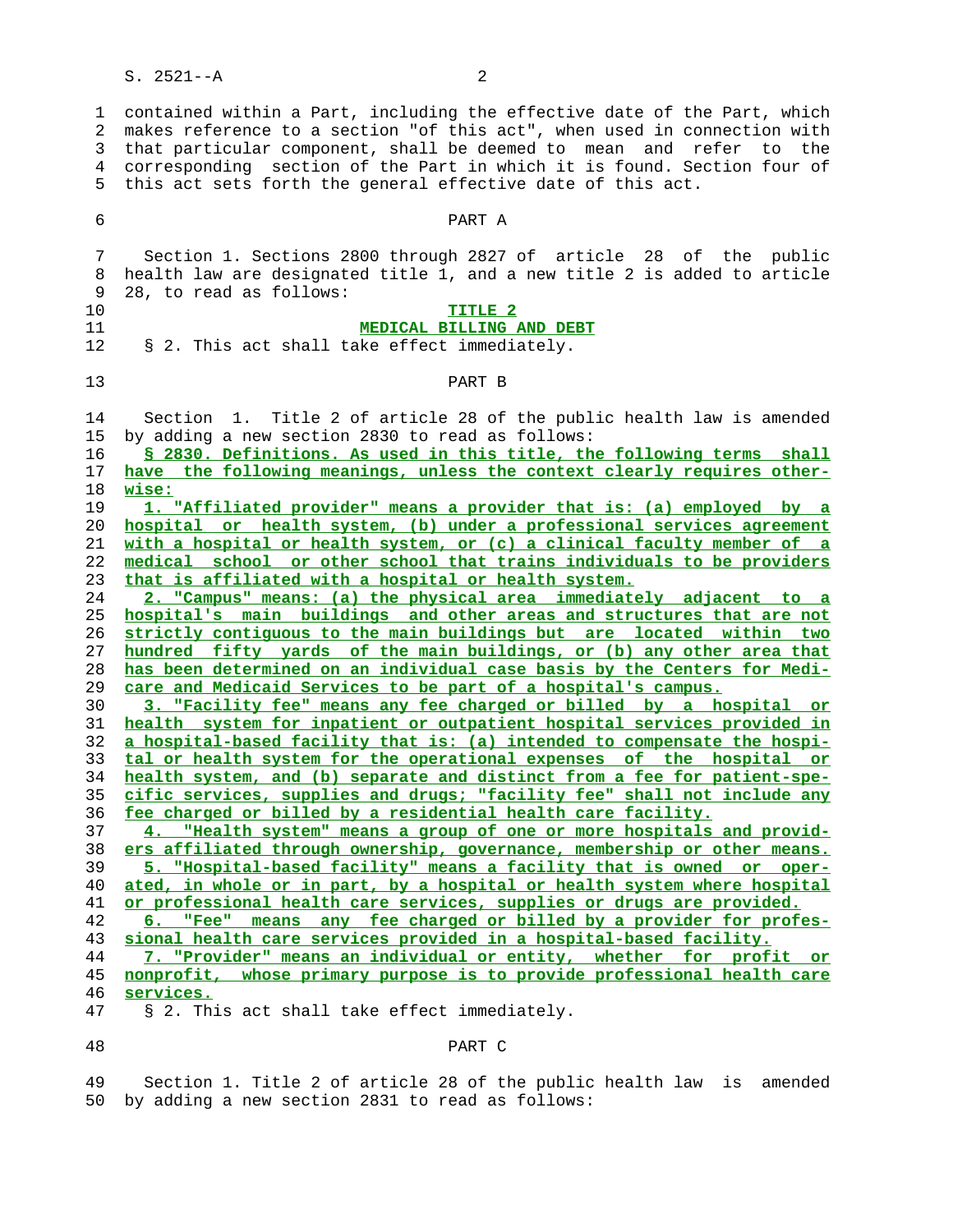| 1        | § 2831. Standardized consolidated itemized general hospital bills. 1.                                               |
|----------|---------------------------------------------------------------------------------------------------------------------|
| 2        | After a patient's discharge or release from a general hospital, or                                                  |
| 3        | completion of a discrete course of treatment by a hospital-based facili-                                            |
| 4        | ty, the facility shall provide to the patient or to the patient's survi-                                            |
| 5        | vor or legal guardian, as appropriate, a consolidated itemized bill.                                                |
| 6        | The initial consolidated itemized bill shall be provided no more than                                               |
| 7        | seven days after the patient's discharge, or release or completion of                                               |
| 8        | the episode or course of treatment, or after a request for such                                                     |
| 9        | bill, whichever is earlier.                                                                                         |
| 10       | 2. The consolidated itemized bill shall:                                                                            |
| 11       | (a) detail in plain language, comprehensible to an ordinary layperson                                               |
| 12       | (consistent with accuracy), the specific nature of charges or expenses                                              |
| 13       | incurred by the patient during the hospitalization or episode or course                                             |
| 14       | of treatment and the date of each service;                                                                          |
| 15       | (b) detail all services provided to the patient during the hospitali-                                               |
| 16       | zation or episode or course of treatment, including all professional                                                |
| 17       | services administered and supplies and drugs, contain a statement of                                                |
| 18       | specific services received and expenses incurred by date and provider                                               |
| 19       | for such items of service, enumerating in detail the constituent compo-                                             |
| 20       | nents of the services received within each department of the facility                                               |
| 21       | and including unit price data on rates charged;                                                                     |
| 22       | (c) identify each item as paid, assigned to a third-party payer, or                                                 |
| 23       | expected payment by the patient;                                                                                    |
| 24       | (d) include the amount due, if any from the patient, including a due                                                |
| 25       | date;                                                                                                               |
| 26       | (e) for any amount paid or to be paid by the patient, indicate to                                                   |
| 27<br>28 | which person or entity an amount is due;<br>not include any generalized category of expenses such as "other"<br>(E) |
| 29       | <u>or "miscellaneous" or similar categories;</u>                                                                    |
| 30       | (q) list drugs by brand or generic name, even where drug code numbers                                               |
| 31       | are used;                                                                                                           |
| 32       | (h) specifically identify physical, rehabilitative, occupational, or                                                |
| 33       | speech therapy treatment by date, type, and length of treatment when                                                |
| 34       | such treatment is a part of the statement or bill; and                                                              |
| 35       | (i) prominently display the telephone number of the facility's patient                                              |
| 36       | liaison responsible for expediting the resolution of any billing dispute                                            |
| 37       | between the patient, or the patient's survivor or legal quardian, and                                               |
| 38       | the billing department or departments.                                                                              |
| 39       | 3. A provider with any financial or contractual relationship with the                                               |
| 40       | facility may not separately bill the patient or the patient's survivor                                              |
| 41       | or legal quardian for such services, supplies or drugs.                                                             |
| 42       | 4. Any subsequent bill provided to a patient or to the patient's                                                    |
| 43       | survivor or legal guardian, as appropriate, relating to the hospitaliza-                                            |
| 44       | tion or episode or course of treatment must include all of the informa-                                             |
| 45       | tion required under this section, in or enclosed with the bill or by                                                |
| 46       | reference to a previous consolidated itemized bill, with any clearly                                                |
| 47       | delineated revisions.                                                                                               |
| 48       | The consolidated itemized bill, shall be in a form developed by                                                     |
| 49       | the commissioner, in consultation with the superintendent of financial                                              |
| 50       | services.                                                                                                           |
| 51       | 6. Each facility shall establish policies and procedures for review-                                                |
| 52       | ing and responding to questions from patients concerning the patient's                                              |
| 53       | consolidated itemized bill. The response shall be provided no more than                                             |
| 54       | seven business days after the date a question is received. If the                                                   |
| 55       | patient is not satisfied with the response, the facility shall provide                                              |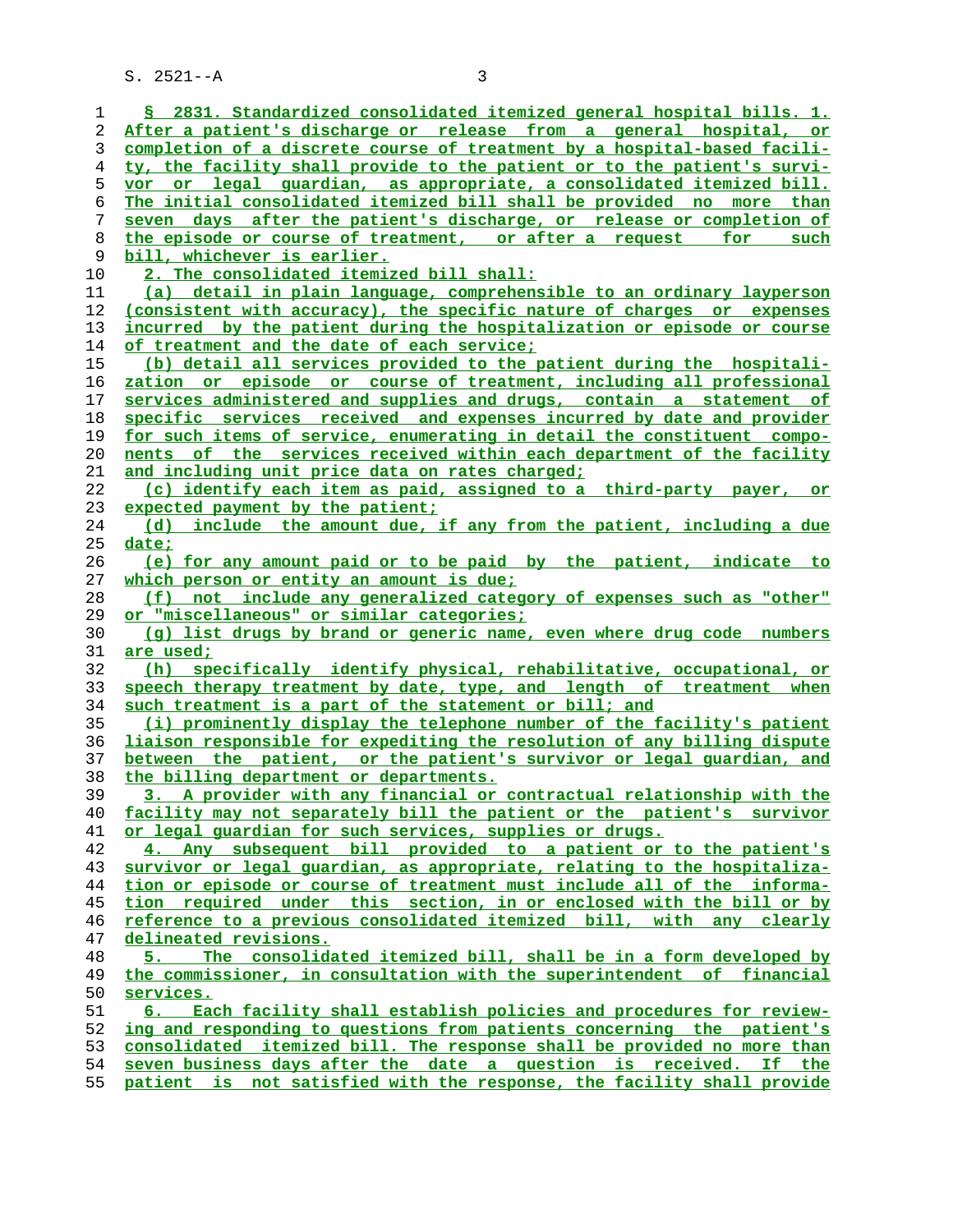**the patient with the contact information of the hospital department or collection entity to which the issue shall be sent for review.** 3 § 2. Section 2807-e of the public health law is amended by adding a 4 new subdivision 6 to read as follows: **6. This section is subject to the provisions of section twenty-eight hundred thirty-one of this article, and where any provisions of the two sections conflict, the provisions of section twenty-eight hundred thir- ty-one of this article shall control.** § 3. This act shall take effect one year after it shall have become a 10 law. 11 PART D 12 Section 1. Title 2 of article 28 of the public health law is amended 13 by adding a new section 2832 to read as follows: **§ 2832. Regulation of the billing of facility fees. No hospital or health system shall bill or seek payment from a patient for a facility fee: 1. related to the provision of preventive care service as defined by the United States Preventive Services Task Force; or 2. where the facility fee is not covered for the patient by a third- party payer.** 20 § 2. This act shall take effect on the one hundred eightieth day after 21 it shall have become a law. 22 PART E 23 Section 1. Title 2 of article 28 of the public health law is amended 24 by adding a new section 2833 to read as follows: **§ 2833. Standardized patient financial liability forms. Every hospi- tal, health system, hospital-based facility, affiliated provider or other provider shall use the uniform patient financial liability form which shall be developed by the commissioner. The form shall disclose to the patient whether services, supplies and drugs provided to the patient are in-network or out-of-network, whether the care is a covered benefit by a third-party payer of the patient, and the nature and amount of the patient's projected financial liability. A patient shall not be financially liable for any service, supplies or drugs subject to this title that is not charged or billed in accordance with this title. The commissioner shall develop and issue the uniform financial liability form within six months of the effective date of this section. The form shall be adopted and used under this section by each hospital, health system, hospital-based facility, affiliated provider and other provider not later than sixty days after the commissioner issues the form.** 40 § 2. This act shall take effect immediately. 41 PART F 42 Section 1. Subdivision 18-a of section 206 of the public health law is 43 amended by adding a new paragraph (e) to read as follows: **(e)(i) The commissioner shall ensure that the New York state all payer database shall serve the interests of New York's health care consumers. (ii) Every hospital licensed under article twenty-eight of this chap- ter and health care professionals authorized under title eight of the education law shall participate in the all payer database through their insurance carrier contracts, and may participate in the all payer data-**

**base through any other of the hospital's third-party payer contracts.**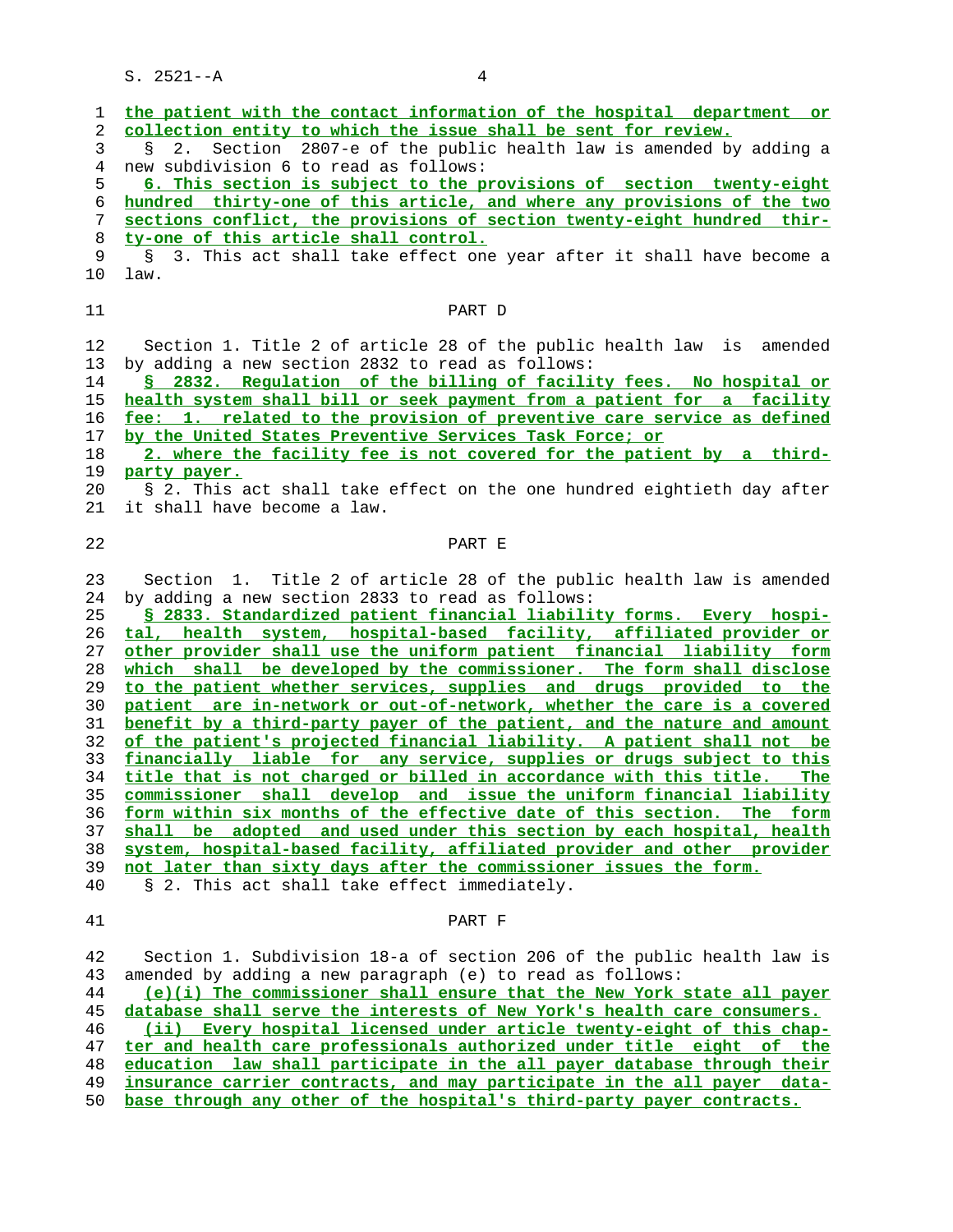|  | (iii) Data that is required to be submitted to the all payer database    |  |
|--|--------------------------------------------------------------------------|--|
|  | 2 shall not be considered proprietary information for the purposes of    |  |
|  | 3 submission to or inclusion in the all payer database.                  |  |
|  | 4 § 2. This act shall take effect on the one hundred eightieth day after |  |

ect on the one hundred eightieth day after 5 it shall have become a law.

## 6 PART G

 7 Section 1. Subdivisions 9 and 9-a of section 2807-k of the public 8 health law, subdivision 9 as amended by section 17 of part B of chapter 9 60 of the laws of 2014, subdivision 9-a as added by section 39-a of part 10 A of chapter 57 of the laws of 2006 and paragraph (k) of subdivision 9-a 11 as added by section 43 of part B of chapter 58 of the laws of 2008, are 12 amended to read as follows:

 13 9. In order for a general hospital to participate in the distribution 14 of funds from the pool, the general hospital must [**implement minimum collection policies and procedures approved**] **use only the uniform finan- cial assistance form provided** by the commissioner. **The definitions in section twenty-eight hundred thirty of this article shall apply to this subdivision and subdivision nine-a of this section.**

 19 9-a. (a) **(i)** As a condition for participation in pool distributions 20 authorized pursuant to this section and section twenty-eight hundred 21 seven-w of this article for periods on and after January first, two 22 thousand nine, general hospitals shall, effective for periods on and 23 after January first, two thousand [**seven, establish**] **twenty-two, adopt** 24 **and implement the uniform** financial [**aid policies and procedures, in** 25 **accordance with the provisions of this subdivision**] **assistance form** 26 **policy, to be developed and issued by the commissioner no later than one** 27 **hundred eighty days after the effective date of a chapter of the laws of** 28 **two thousand twenty-one that amended this subdivision. No later than** 29 **thirty days after the issuance of the uniform financial assistance form** 30 **and policy, general hospitals shall implement such form and policy**, for 31 reducing **hospital** charges **and charges for affiliated providers** otherwise 32 applicable to low-income individuals without **third-party** health [**insur-** 33 **ance**] **coverage**, or who have [**exhausted their**] **third-party** health [**insur-** 34 **ance benefits**] **coverage that does not cover or limits coverage of the** 35 **service**, and who can demonstrate an inability to pay full charges, and 36 also, at the hospital's discretion, for reducing or discounting the 37 collection of co-pays and deductible payments from those individuals who 38 can demonstrate an inability to pay such amounts. **Immigration status** 39 **shall not be an eligibility criterion.**

**(ii) A general hospital may use the New York state of health market- place eligibility determination page to establish the patient's house- hold income and residency in lieu of the financial application form, provided it has secured the consent of the patient. A general hospital shall not require a patient to apply for coverage through the New York state of health marketplace in order to receive care or financial assistance.**

 47 **(iii) Upon submission of a completed application form, the patient may** 48 **disregard any bills until the general hospital has rendered a decision** 49 **on the application in accordance with this paragraph.**

 50 (b) Such reductions from charges for [**uninsured**] patients **described in** 51 **paragraph (a) of this subdivision** with incomes below [**at least three**] 52 **four** hundred percent of the federal poverty level shall result in a 53 charge to such individuals that does not exceed [**the greater of**] the 54 amount that would have been paid for the same services [**by the "highest**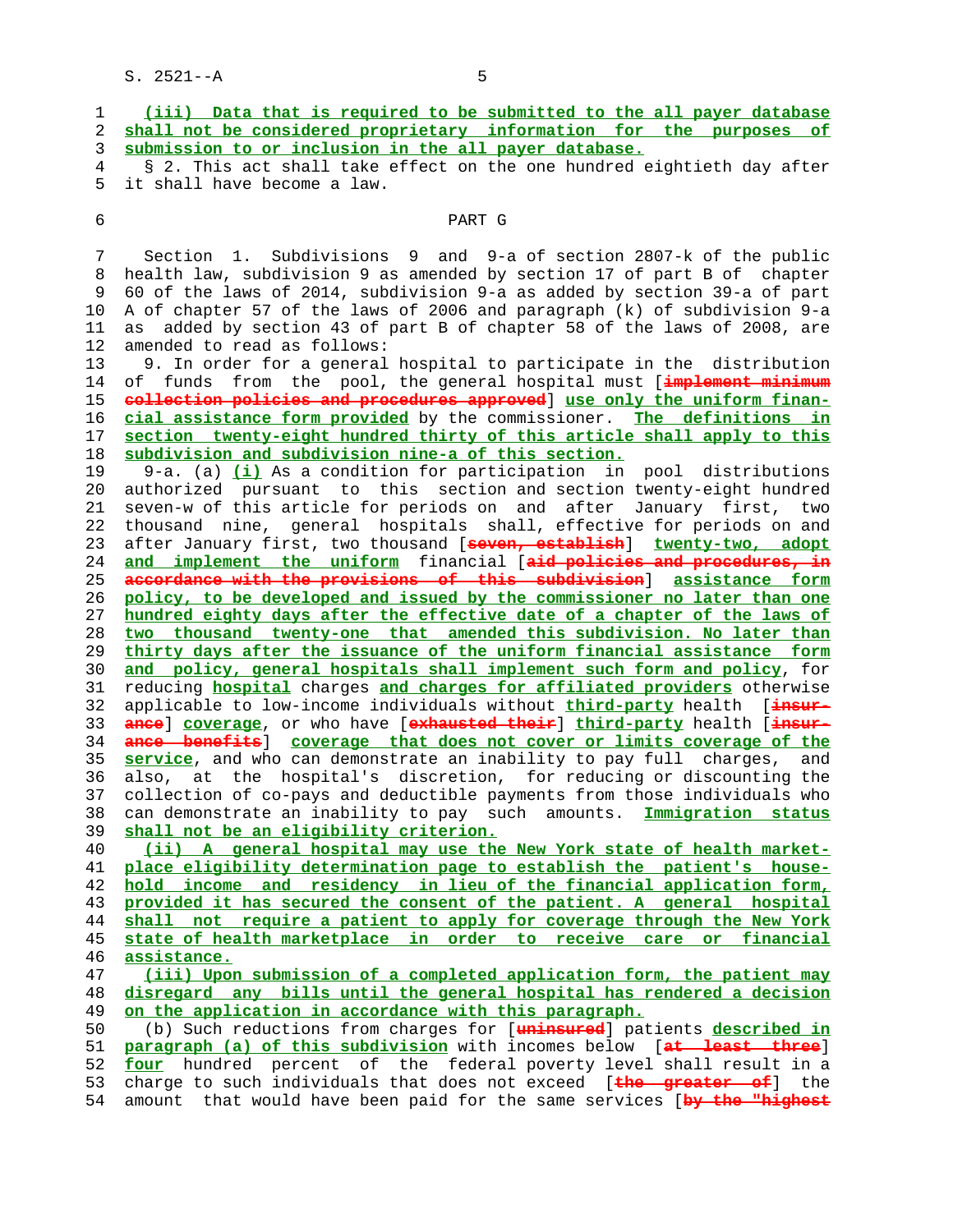1 **volume payor" for such general hospital as defined in subparagraph (v)** 2 **of this paragraph, or for services provided pursuant to title XVIII of** 3 **the federal social security act (medicare), or for services**] provided 4 pursuant to title XIX of the federal social security act (medicaid), and 5 provided further that such amounts shall be adjusted according to income 6 level as follows: 7 (i) For patients with incomes at or below [**at least one**] **two** hundred 8 percent of the federal poverty level, the hospital shall collect no more<br>9 than a nominal payment amount, consistent with quidelines established by than a nominal payment amount, consistent with guidelines established by 10 the commissioner[**;**]**.** 11 (ii) For patients with incomes between [**at least one**] **two** hundred one 12 percent and [**one**] **four** hundred [**fifty**] percent of the federal poverty 13 level, the hospital shall collect no more than the amount identified 14 after application of a proportional sliding fee schedule under which 15 patients with lower incomes shall pay the lowest amount. Such schedule 16 shall provide that the amount the hospital may collect for such patients 17 increases from the nominal amount described in subparagraph (i) of this 18 paragraph in equal increments as the income of the patient increases, up 19 to a maximum of twenty percent of the [**greater of the**] amount that would 20 have been paid for the same services [**by the "highest volume payor" for** 21 **such general hospital, as defined in subparagraph (v) of this paragraph,** 22 **or for services provided pursuant to title XVIII of the federal social** 23 **security act (medicare) or for services**] provided pursuant to title XIX 24 of the federal social security act (medicaid)[**;**]**.** 25 (iii) [**For patients with incomes between at least one hundred fifty-** 26 **one percent and two hundred fifty percent of the federal poverty level,** 27 **the hospital shall collect no more than the amount identified after** 28 **application of a proportional sliding fee schedule under which patients** 29 **with lower income shall pay the lowest amounts. Such schedule shall** 30 **provide that the amount the hospital may collect for such patients** 31 **increases from the twenty percent figure described in subparagraph (ii)** 32 **of this paragraph in equal increments as the income of the patient** 33 **increases, up to a maximum of the greater of the amount that would have** 34 **been paid for the same services by the "highest volume payor" for such** 35 **general hospital, as defined in subparagraph (v) of this paragraph, or** 36 **for services provided pursuant to title XVIII of the federal social** 37 **security act (medicare) or for services provided pursuant to title XIX** 38 **of the federal social security act (medicaid); and** 39 **(iv)**] For patients with incomes [**between at least two hundred fifty-** 40 **one percent and three hundred**] **above four hundred one** percent of the 41 federal poverty level, the hospital shall collect no more than the 42 greater of the amount that would have been paid for the same services 43 [**by the "highest volume payor" for such general hospital as defined in** 44 **subparagraph (v) of this paragraph, or for services provided pursuant to** 45 **title XVIII of the federal social security act (medicare), or for** 46 **services**] provided pursuant to title XIX of the federal social security 47 act (medicaid). 48 [**(v) For the purposes of this paragraph, "highest volume payor" shall** 49 **mean the insurer, corporation or organization licensed, organized or** 50 **certified pursuant to article thirty-two, forty-two or forty-three of** 51 **the insurance law or article forty-four of this chapter, or other third-** 52 **party payor, which has a contract or agreement to pay claims for** 53 **services provided by the general hospital and incurred the highest** 54 **volume of claims in the previous calendar year.** 55 **(vi) A hospital may implement policies and procedures to permit, but** 56 **not require, consideration on a case-by-case basis of exceptions to the**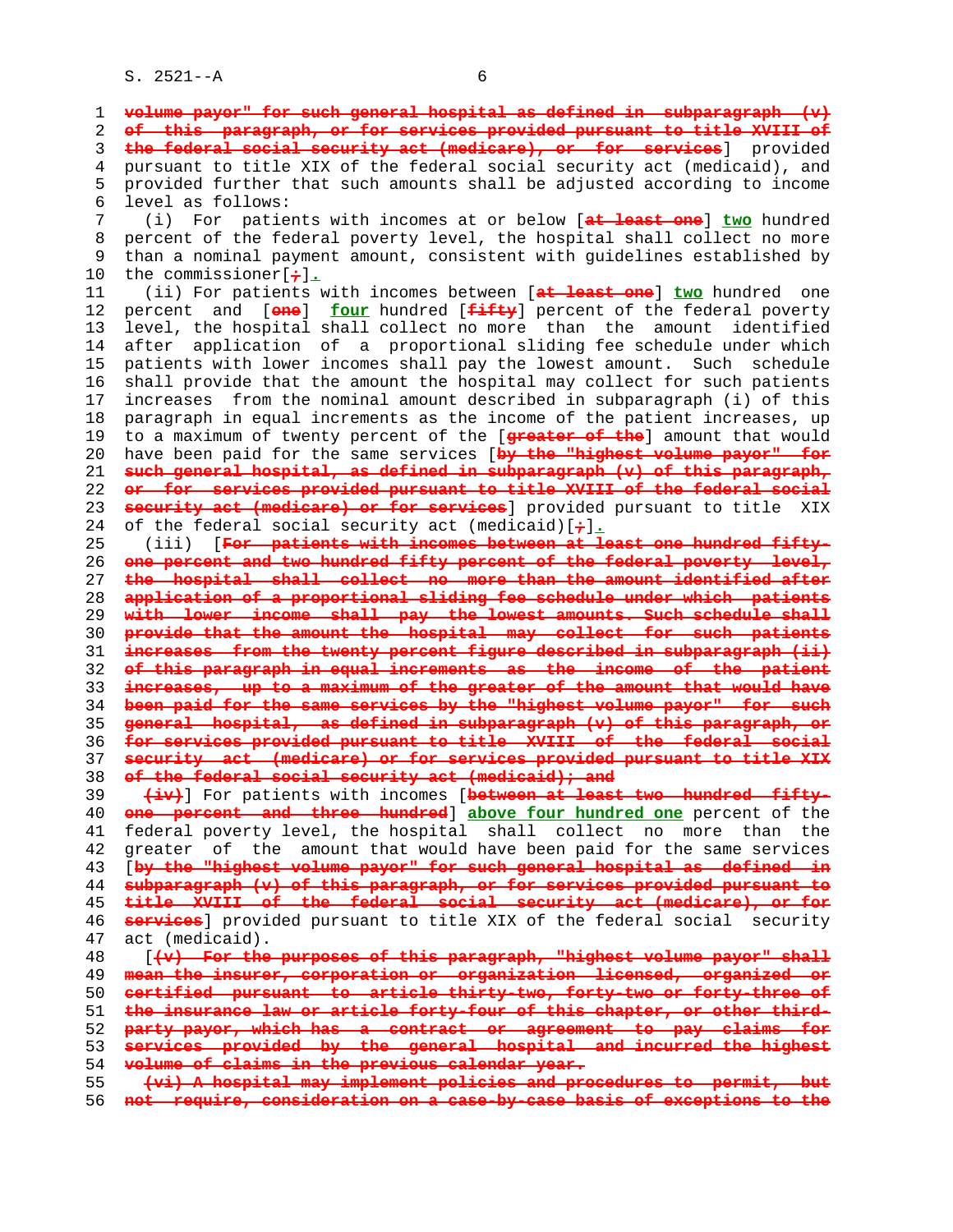**requirements described in subparagraphs (i) and (ii) of this paragraph based upon the existence of significant assets owned by the patient that should be taken into account in determining the appropriate payment amount for that patient's care, provided, however, that such proposed policies and procedures shall be subject to the prior review and approval of the commissioner and, if approved, shall be included in the hospital's financial assistance policy established pursuant to this section, and provided further that, if such approval is granted, the maximum amount that may be collected shall not exceed the greater of the amount that would have been paid for the same services by the "highest volume payor" for such general hospital as defined in subparagraph (v) of this paragraph, or for services provided pursuant to title XVIII of the federal social security act (medicare), or for services provided pursuant to title XIX of the federal social security act (medicaid). In the event that a general hospital reviews a patient's assets in deter- mining payment adjustments such policies and procedures shall not consider as assets a patient's primary residence, assets held in a tax- deferred or comparable retirement savings account, college savings accounts, or cars used regularly by a patient or immediate family members. (vii)**] **(iv)** Nothing in this paragraph shall be construed to limit a 22 hospital's ability to establish patient eligibility for payment 23 discounts at income levels higher than those specified herein and/or to 24 provide greater payment discounts for eligible patients than those 25 required by this paragraph. 26 (c) [**Such policies and procedures shall be clear, understandable, in writing and publicly available in summary form and each**] **Each** general 28 hospital participating in the pool shall ensure that every patient is 29 made aware of the existence of such [**policies and procedures**] **uniform financial assistance form and policy** and is provided, in a timely 31 manner, with a [**summary**] **copy** of such [**policies and procedures**] **form and policy** upon request. [**Any summary provided to patients shall, at a mini- mum, include specific information as to income levels used to determine eligibility for assistance, a description of the primary service area of the hospital and the means of applying for assistance. For general hospitals with twenty-four hour emergency departments, such policies and procedures**] **A general hospital** shall require the notification of 38 patients **through written materials provided to patients** during the 39 intake and registration process, through the conspicuous posting of 40 language-appropriate information in the general hospital, and informa- 41 tion on bills and statements sent to patients, that financial [**aid**] **assistance** may be available to qualified patients and how to obtain 43 further information. [**For specialty hospitals without twenty-four hour emergency departments, such notification shall take place through writ- ten materials provided to patients during the intake and registration process prior to the provision of any health care services or proce- dures, and through information on bills and statements sent to patients, that financial aid may be available to qualified patients and how to obtain further information. Application materials shall include a notice to patients that upon submission of a completed application, including any information or documentation needed to determine the patient's eligibility pursuant to the hospital's financial assistance policy, the patient may disregard any bills until the hospital has rendered a deci- sion on the application in accordance with this paragraph**] **General hospitals shall post the uniform financial assistance application form and policy in a conspicuous location on the general hospital's website.**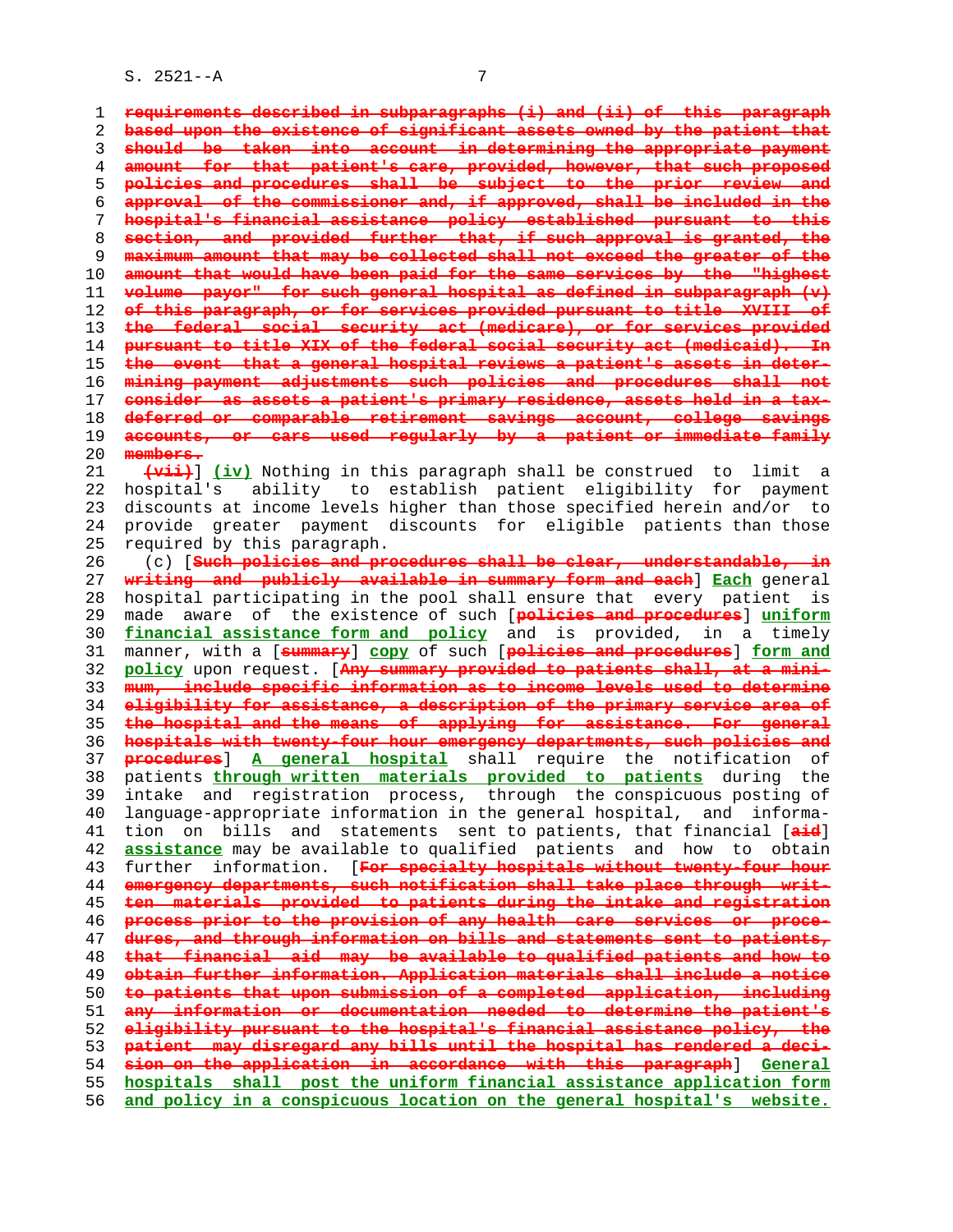1 **The commissioner shall likewise post the uniform financial assistance** 2 **form and policy on the department's hospital profile page related to the** 3 **general hospital's or any successor website**. 4 (d) **The commissioner shall provide application materials to general** 5 **hospitals, including the uniform financial assistance application form** 6 **and policy. These application materials shall include a notice to** 7 **patients that upon submission of a completed application form, the** 8 **patient may disregard any bills until the general hospital has rendered** 9 **a decision on the application in accordance with this paragraph. The** 10 **application materials shall include specific information as the income** 11 **levels used to determine eligibility for financial assistance, a** 12 **description of the primary service area of the hospital and the means to** 13 **apply for assistance.** Such policies and procedures shall include clear, 14 objective criteria for determining a patient's ability to pay and for 15 providing such adjustments to payment requirements as are necessary. In 16 addition to adjustment mechanisms such as sliding fee schedules and 17 discounts to fixed standards, such policies and procedures shall also 18 provide for the use of installment plans for the payment of outstanding 19 balances by patients pursuant to the provisions of the hospital's finan- 20 cial assistance policy. The monthly payment under such a plan shall not 21 exceed [**ten**] **five** percent of the gross monthly income of the patient[**,** 22 **provided, however, that if patient assets are considered under such a** 23 **policy, then patient assets which are not excluded assets pursuant to** 24 **subparagraph (vi) of paragraph (b) of this subdivision may be considered** 25 **in addition to the limit on monthly payments.**] The rate of interest 26 charged to the patient on the unpaid balance, if any, shall not exceed 27 the [**rate for a ninety-day security**] **federal funds rate** issued by the 28 United States Department of Treasury[**, plus .5 percent**] and no plan 29 shall include an accelerator or similar clause under which a higher rate 30 of interest is triggered upon a missed payment. [**If such policies and** 31 **procedures**] **The policy shall not** include a requirement of a deposit 32 prior to [**non-emergent,**] medically-necessary care[**, such deposit must be** 33 **included as part of any financial aid consideration**]. Such policies and 34 procedures shall be applied consistently to all eligible patients. 35 (e) Such [**policies and procedures**] **policy** shall [**permit patients to**] 36 **require the hospital's chief financial officer to provide a sworn affi-** 37 **davit, that must be filed with a complaint for medical debt collection** 38 **action in a court of jurisdiction, that the patient does not meet the** 39 **income or residency criteria for financial assistance. Patients may** 40 apply for assistance [**within at least ninety days of the date of**

**discharge or date of service and provide at least twenty days for patients to submit a completed application**] **at any time during the collection process, including after the commencement of a medical debt court action or upon securing a default judgment in a court of jurisdic- tion**. Such policies and procedures may require that patients seeking 46 payment adjustments provide [**appropriate**] **the following** financial infor- 47 mation and documentation in support of their application[**, provided, however, that such application process shall not be unduly burdensome or complex**] **that are used by the New York state of health marketplace: pay checks or pay stubs; rent receipts; a letter from the patient's employer attesting to the patient's gross income; or, if none of the aforemen- tioned information and documentation are available, a written self- attestation of the patient's income**. General hospitals shall, upon 54 request, assist patients in understanding the hospital's policies and 55 procedures and in applying for payment adjustments. [**Application forms shall be printed**] **The commissioner shall translate the financial assist-**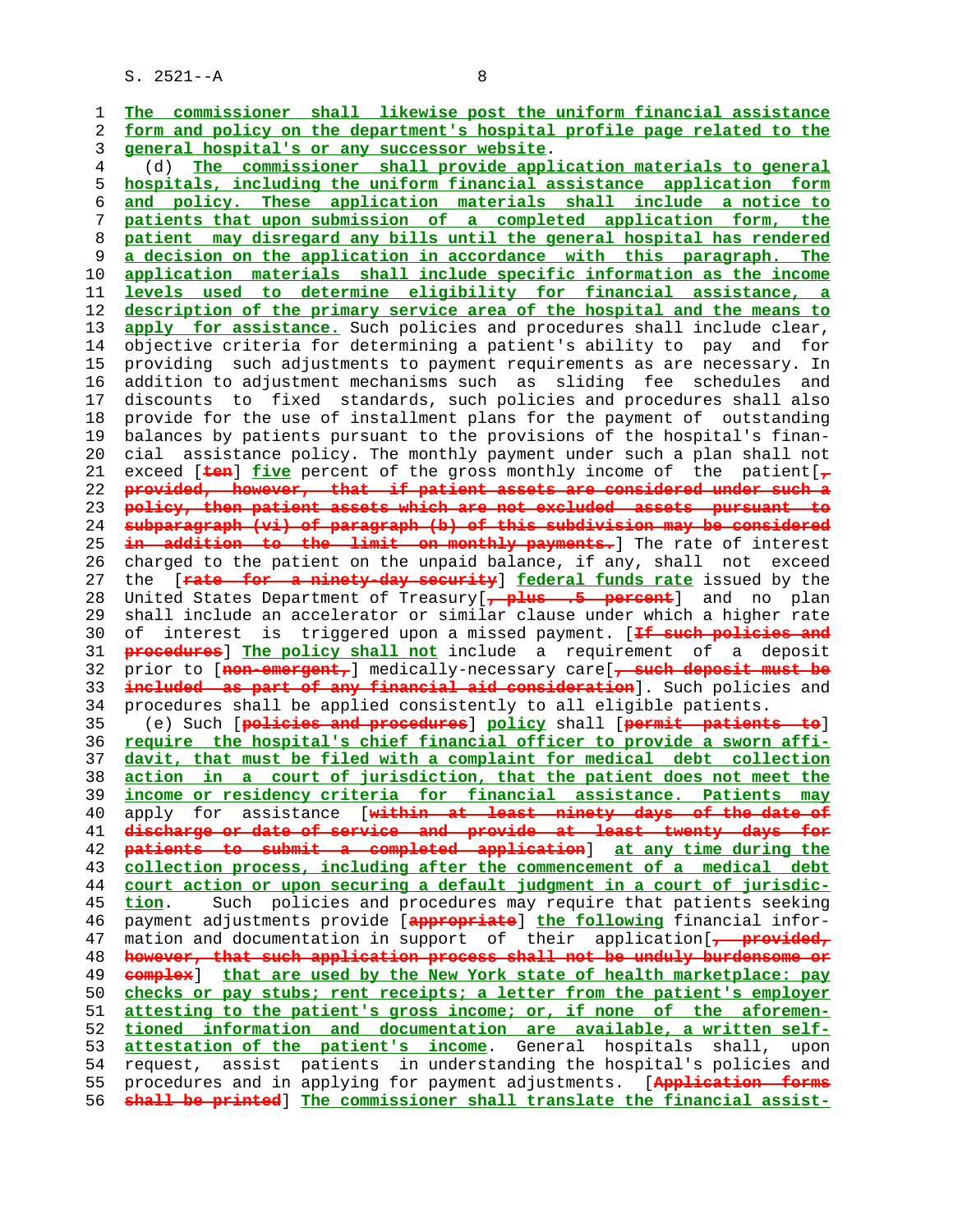1 **ance application form and policy into the "primary languages" of each** 2 **general hospital. Each general hospital shall print and post these mate-** 3 **rials to its website** in the "primary languages" of patients served by 4 the general hospital. For the purposes of this paragraph, "primary 5 languages" shall include any language that is either (i) used to commu- 6 nicate, during at least five percent of patient visits in a year, by 7 patients who cannot speak, read, write or understand the English 8 language at the level of proficiency necessary for effective communi- 9 cation with health care providers, or (ii) spoken by non-English speak- 10 ing individuals comprising more than one percent of the primary hospital 11 service area population, as calculated using demographic information 12 available from the United States Bureau of the Census, supplemented by 13 data from school systems. Decisions regarding such applications shall be 14 made within thirty days of receipt of a completed application. Such 15 policies and procedures shall require that the hospital issue any 16 denial/approval of such application in writing with information on how 17 to appeal the denial and shall require the hospital to establish an 18 appeals process under which it will evaluate the denial of an applica- 19 tion. [**Nothing in this subdivision shall be interpreted as prohibiting a** 20 **hospital from making the availability of financial assistance contingent** 21 **upon the patient first applying for coverage under title XIX of the** 22 **social security act (medicaid) or another insurance program if, in the** 23 **judgment of the hospital, the patient may be eligible for medicaid or** 24 **another insurance program, and upon the patient's cooperation in follow-** 25 **ing the hospital's financial assistance application requirements,** 26 **including the provision of information needed to make a determination on** 27 **the patient's application in accordance with the hospital's financial** 28 **assistance policy.**]

 29 (f) Such policies and procedures shall provide that patients with 30 incomes below [**three**] **four** hundred percent of the federal poverty level 31 are deemed presumptively eligible for payment adjustments and shall 32 conform to the requirements set forth in paragraph (b) of this subdivi- 33 sion, provided, however, that nothing in this subdivision shall be 34 interpreted as precluding hospitals from extending such payment adjust- 35 ments to other patients, either generally or on a case-by-case basis. 36 Such [**policies and procedures**] **policy** shall provide financial [**aid**] 37 **assistance** for emergency hospital services, including emergency trans- 38 fers pursuant to the federal emergency medical treatment and active 39 labor act (42 USC 1395dd), to patients who reside in New York state and 40 for medically necessary hospital services for patients who reside in the 41 hospital's primary service area as determined according to criteria 42 established by the commissioner. In developing such criteria, the 43 commissioner shall consult with representatives of the hospital indus- 44 try, health care consumer advocates and local public health officials. 45 Such criteria shall be made available to the public no less than thirty 46 days prior to the date of implementation and shall, at a minimum: 47 (i) prohibit a hospital from developing or altering its primary 48 service area in a manner designed to avoid medically underserved commu- 49 nities or communities with high percentages of uninsured residents; 50 (ii) ensure that every geographic area of the state is included in at 51 least one general hospital's primary service area so that eligible 52 patients may access care and financial assistance; and 53 (iii) require the hospital to notify the commissioner upon making any 54 change to its primary service area, and to include a description of its 55 primary service area in the hospital's annual implementation report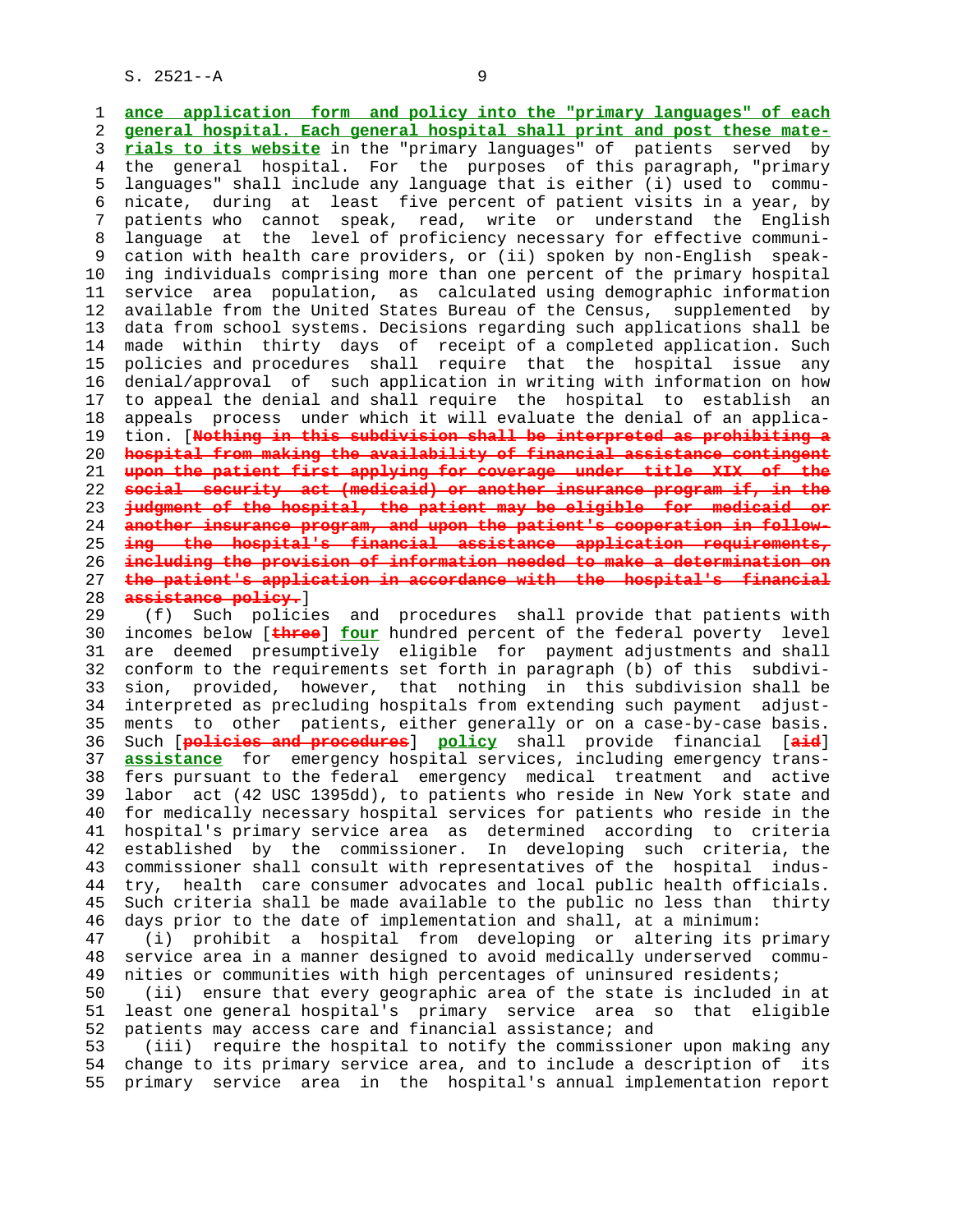1 filed pursuant to subdivision three of section twenty-eight hundred 2 three-l of this [**article**] **title**. 3 (g) Nothing in this subdivision shall be interpreted as precluding 4 hospitals from extending payment adjustments for medically necessary 5 non-emergency hospital services to patients outside of the hospital's 6 primary service area. For patients determined to be eligible for finan- 7 cial [**aid**] **assistance** under the terms of [**a hospital's**] **the uniform** 8 financial [**aid**] **assistance** policy, such [**policies and procedures**] **policy** 9 shall prohibit any limitations on financial [**aid**] **assistance** for 10 services based on the medical condition of the applicant, other than 11 typical limitations or exclusions based on medical necessity or the 12 clinical or therapeutic benefit of a procedure or treatment. 13 (h) Such policies and procedures shall not permit the **securance of a** 14 **lien or** forced sale or foreclosure of a patient's primary residence in 15 order to collect an outstanding medical bill and shall require the 16 hospital to refrain from sending an account to collection if the patient 17 has submitted a completed application for financial [**aid, including any** 18 **required supporting documentation**] **assistance**, while the hospital deter- 19 mines the patient's eligibility for such [**aid**] **assistance**. Such [**poli-** 20 **cies and procedures**] **policy** shall provide for written notification, 21 which shall include notification on a patient bill, to a patient not 22 less than thirty days prior to the referral of debts for collection and 23 shall require that the collection agency obtain the hospital's written 24 consent prior to commencing a legal action. Such [**policies and proce-** 25 **dures**] **policy** shall require all general hospital staff who interact with 26 patients or have responsibility for billing and collections to be 27 trained in such [**policies and procedures**] **policy**, and require the imple- 28 mentation of a mechanism for the general hospital to measure its compli- 29 ance with [**such policies and procedures**] **the policy**. Such [**policies and** 30 **procedures**] **policy** shall require that any collection agency under 31 contract with a general hospital for the collection of debts follow the 32 [**hospital's**] **uniform** financial assistance policy, including providing 33 information to patients on how to apply for financial assistance where 34 appropriate. Such [**policies and procedures**] **policy** shall prohibit 35 collections from a patient who is determined to be eligible for medical 36 assistance pursuant to title XIX of the federal social security act at 37 the time services were rendered and for which services medicaid payment 38 is available. 39 (i) Reports required to be submitted to the department by each general 40 hospital as a condition for participation in the pools, and which 41 contain, in accordance with applicable regulations, a certification from 42 an independent certified public accountant or independent licensed 43 public accountant or an attestation from a senior official of the hospi- 44 tal that the hospital is in compliance with conditions of participation 45 in the pools, shall also contain, for reporting periods on and after 46 January first, two thousand seven: 47 (i) a report on hospital costs incurred and uncollected amounts in 48 providing services to [**eligible**] patients [**without insurance**] **found** 49 **eligible for financial assistance**, including the amount of care provided 50 for a nominal payment amount, during the period covered by the report; 51 (ii) hospital costs incurred and uncollected amounts for deductibles 52 and coinsurance for eligible patients with insurance or other third-par- 53 ty payor coverage; 54 (iii) the number of patients, organized according to United States

 55 postal service zip code, who applied for financial assistance pursuant 56 to the [**hospital's**] **uniform** financial assistance policy, and the number,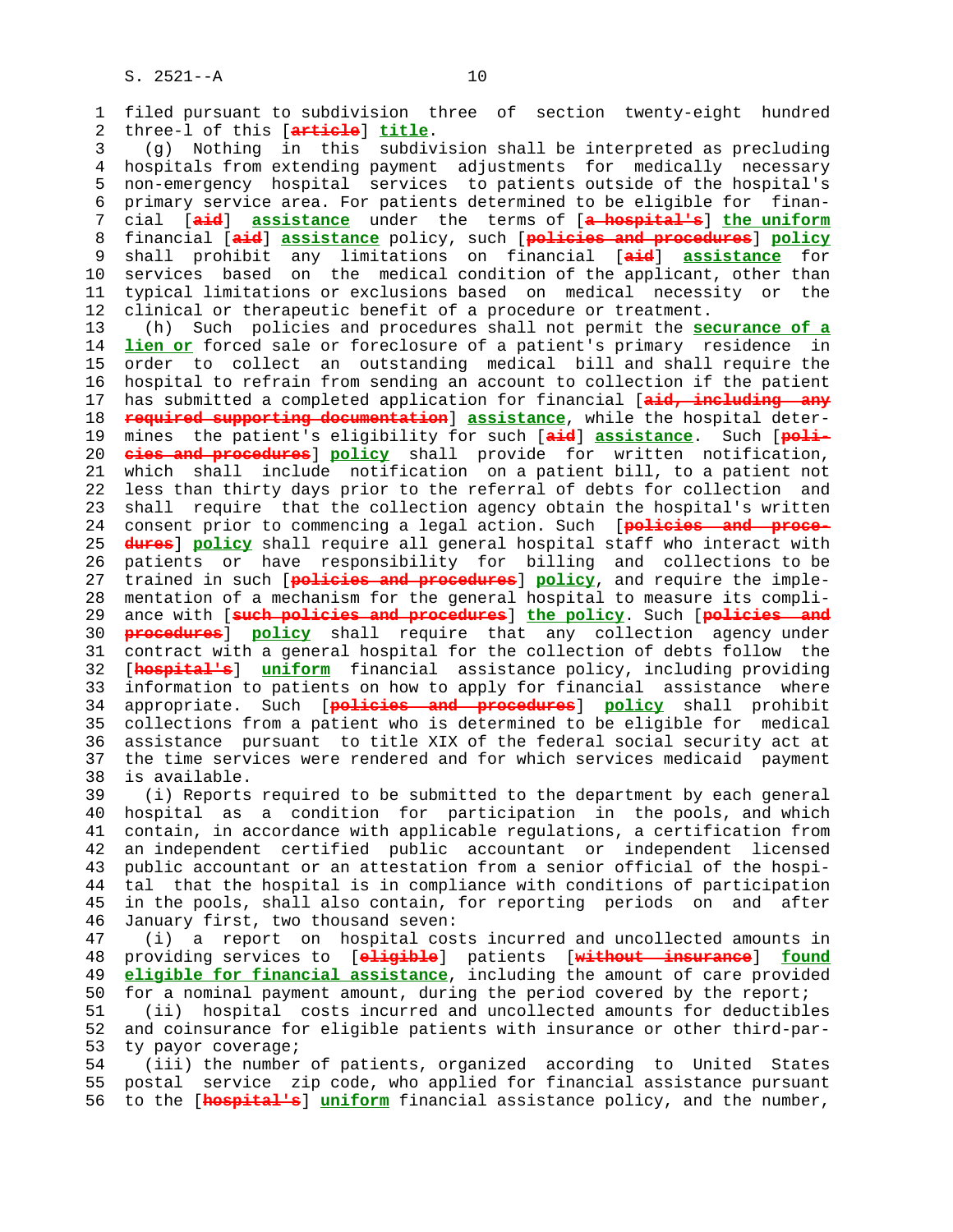1 organized according to United States postal service zip code, whose 2 applications were approved and whose applications were denied; 3 (iv) the reimbursement received for indigent care from the pool estab- 4 lished pursuant to this section; 5 (v) the amount of funds that have been expended on [**charity care**] 6 **financial assistance** from charitable bequests made or trusts established 7 for the purpose of providing financial assistance to patients who are 8 eligible in accordance with the terms of such bequests or trusts;<br>9 (vi) for hospitals located in social services districts in wh (vi) for hospitals located in social services districts in which the 10 district allows hospitals to assist patients with such applications, the 11 number of applications for eligibility under title XIX of the social 12 security act (medicaid) that the hospital assisted patients in complet- 13 ing and the number denied and approved; 14 (vii) the hospital's financial losses resulting from services provided 15 under medicaid; and 16 (viii) the number of **referrals to collection agents or outside vendor** 17 **court cases and** liens placed on [**the primary**] **any** residences of patients 18 through the collection process used by a hospital. 19 (j) [**Within ninety days of the effective date of this subdivision each** 20 **hospital shall submit to the commissioner a written report on its poli-** 21 **cies and procedures for financial assistance to patients which are used** 22 **by the hospital on the effective date of this subdivision. Such report** 23 **shall include copies of its policies and procedures, including material** 24 **which is distributed to patients, and a description of the hospital's** 25 **financial aid policies and procedures. Such description shall include** 26 **the income levels of patients on which eligibility is based, the finan-** 27 **cial aid eligible patients receive and the means of calculating such** 28 **aid, and the service area, if any, used by the hospital to determine** 29 **eligibility**] **The commissioner shall include the data collected under** 30 **paragraph (i) of this subdivision in regular audits of the annual gener-** 31 **al hospital institutional cost report**. 32 (k) In the event it is determined by the commissioner that the state 33 will be unable to secure all necessary federal approvals to include, as 34 part of the state's approved state plan under title nineteen of the 35 federal social security act, a requirement[**, as set forth in paragraph** 36 **one of this subdivision,**] that compliance with this subdivision is a 37 condition of participation in pool distributions authorized pursuant to 38 this section and section twenty-eight hundred seven-w of this [**article**] 39 **title**, then such condition of participation shall be deemed null and 40 void and, notwithstanding section twelve of this chapter, failure to 41 comply with the provisions of this subdivision by a hospital on and 42 after the date of such determination shall make such hospital liable for 43 a civil penalty not to exceed ten thousand dollars for each such 44 violation. The imposition of such civil penalties shall be subject to 45 the provisions of section twelve-a of this chapter. 46 § 2. Subdivision 14 of section 2807-k of the public health law is 47 REPEALED and subdivisions 15, 16 and 17 are renumbered subdivisions 14, 48 15 and 16. 49 § 3. This act shall take effect immediately.

## 50 PART H

 51 Section 1. Section 5004 of the civil practice law and rules, as 52 amended by chapter 258 of the laws of 1981, is amended to read as 53 follows: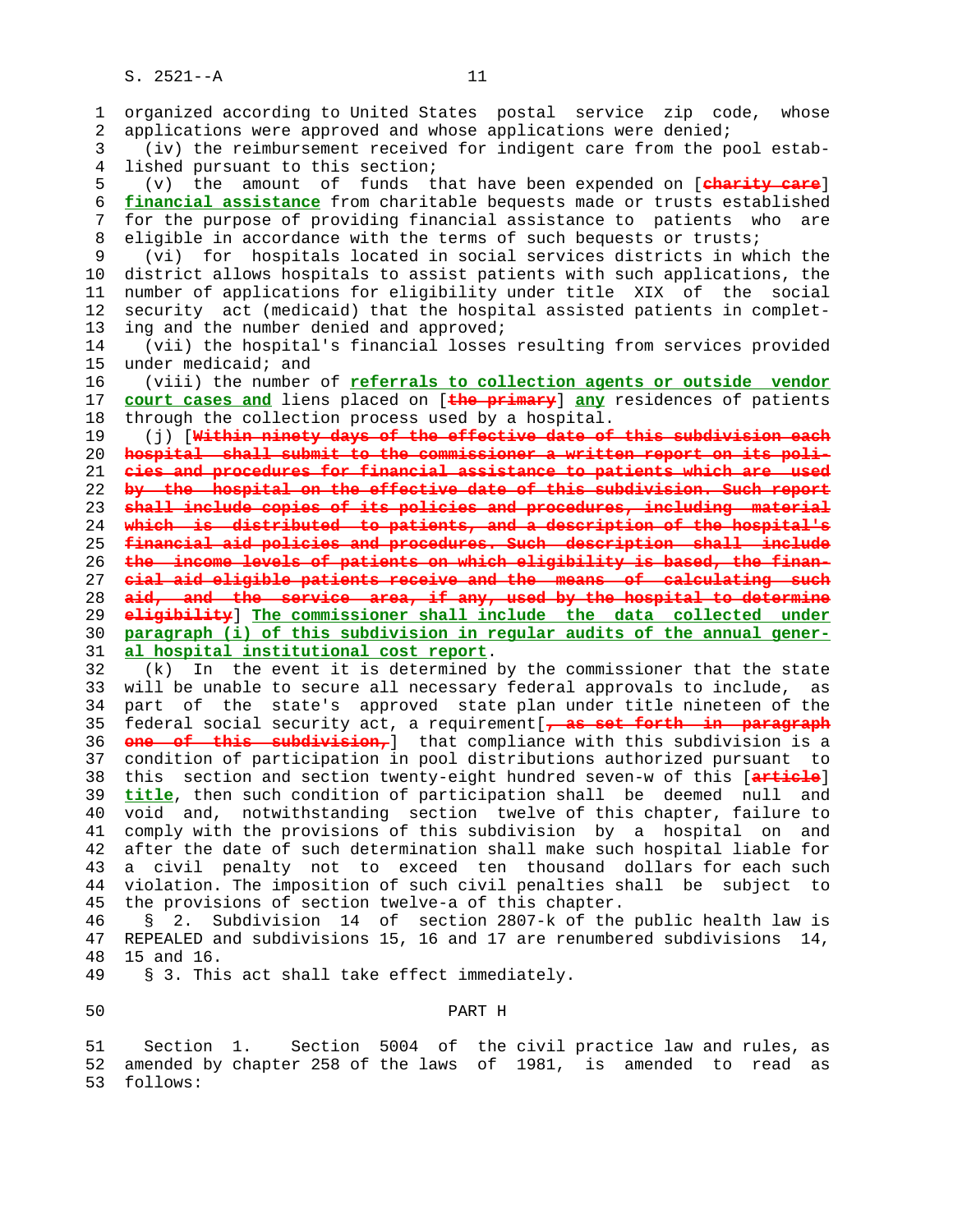1 § 5004. Rate of interest. Interest shall be at the rate of nine per 2 centum per annum, except where otherwise provided by statute**, provided that in medical debt actions by a hospital licensed under article twen- ty-eight of the public health law or a health care professional author- ized under title eight of the education law the interest rate shall be calculated at the one-year United States treasury bill rate. For the purpose of this section, the "one-year United States treasury bill rate" means the weekly average one-year constant maturity treasury yield, as published by the board of governors of the federal reserve system, for the calendar week preceding the date of the entry of the judgment award- ing damages. Provided however, that this section shall not apply to any provision of the tax law which provides for the annual rate of interest to be paid on a judgment or accrued claim**. 14 § 2. This act shall take effect immediately.

## 15 PART I

 16 Section 1. Subsection (h) of section 603 of the financial services 17 law, as added by section 26 of part H of chapter 60 of the laws of 2014, 18 is amended to read as follows:

 19 (h) "Surprise bill" means a bill for health care services, other than 20 emergency services, received by:

 21 (1) an insured for services rendered by a non-participating physician 22 at a participating hospital or ambulatory surgical center, where a 23 participating physician is unavailable or a non-participating physician 24 renders services without the insured's knowledge, or unforeseen medical 25 services arise at the time the health care services are rendered; 26 provided, however, that a surprise bill shall not mean a bill received 27 for health care services when a participating physician is available and 28 the insured has elected to obtain services from a non-participating 29 physician;

 30 (2) an insured for services rendered by a non-participating provider, 31 where the services were referred by a participating physician to a non- 32 participating provider without explicit written consent of the insured 33 acknowledging that the participating physician is referring the insured 34 to a non-participating provider and that the referral may result in 35 costs not covered by the health care plan; [**or**]

 36 (3) **an insured for services rendered by a non-participating provider when the insured reasonably relied upon an oral or written statement that the non-participating provider was a participating provider made by a health care plan, or agent or representative of a health care plan, or as specified in the health care plan provider listing or directory, or provider information on the health plan's website;**

**(4) an insured for services rendered by a non-participating provider when the insured reasonably relied upon a statement that the non-parti- cipating provider was a participating provider made by the non-partici- pating provider, or agent or representative of the non-participating provider, or as specified on the non-participating provider's website;** 47 **or**

 48 **(5)** a patient who is not an insured for services rendered by a physi- 49 cian at a hospital or ambulatory surgical center, where the patient has 50 not timely received all of the disclosures required pursuant to section 51 twenty-four of the public health law.

 52 § 2. Paragraph (k) of subdivision 1 of section 2803 of the public 53 health law, as added by chapter 241 of the laws of 2016, is amended to 54 read as follows: